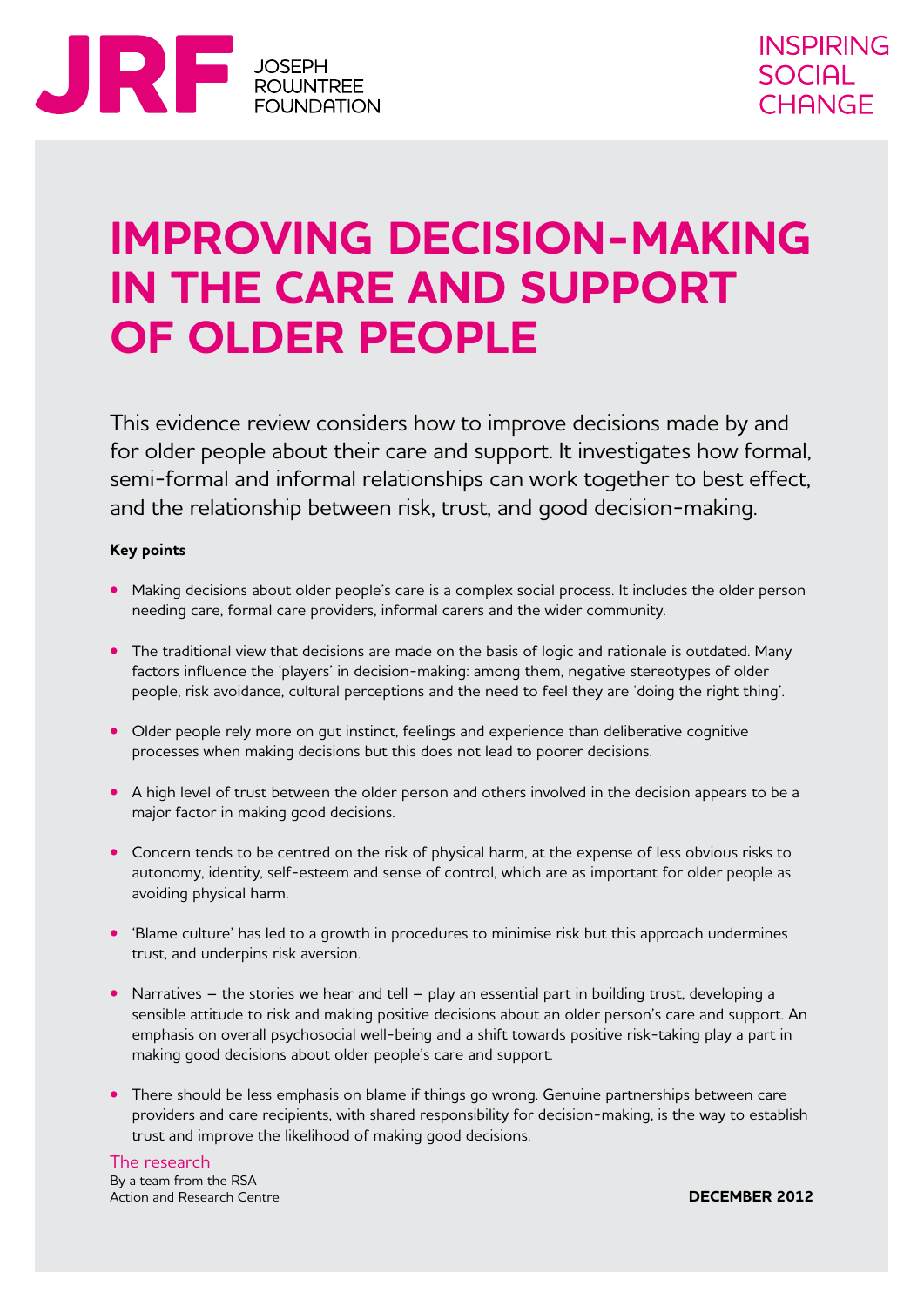# **BACKGROUND**

In the next 30 years the proportion of the population in retirement is likely to rise significantly. Excessive risk-aversion can harm older people's wellbeing, but the rise of a culture of blame in society has heightened the need for practitioners to protect their own interests. How can decision-making – by formal and informal carers – be improved in order to promote a more effective and rewarding environment for older people and those who care for them and support them?

Reconciling respect for older people's autonomy with a recognition of their vulnerability is particularly problematic in the management of risk and decision-making affecting the care of older people.

Using what the authors call the 'decision-making ecology' this study exposes underlying tensions in the interactions between different people making decisions about support for older people – formal, semi-formal, informal and older people themselves.

### **How decisions are made**

Conscious rationality is the exception rather than the rule in confident decision-making in an ageing society: the role of habit, the influence of social norms and the need to feel like we are 'doing the right thing' all play a part. The classic assumption that more choice leads to better outcomes has also been rejected by some commentators. Too much choice, combined with the lack of support in forming strategies for choosing, can be a source of stress for older people and those associated with their care.

## **The decision-making ecology**

The many influences on decisions about risk and trust in an ageing society can be termed a 'decision ecology', encompassing the context and the interlinking issues that bear on decision. In this ecology there are broadly three types of decisions made: by older people about their own care; by older people and their carers about levels of independence; and by non-formal carers about whether to provide care and/or be kind to older people. There are four relevant categories of individual: older people needing care; formal, paid carers; informal carers providing regular unpaid care; and the wider community including neighbours. People may have multiple and changing roles.

Key features of the decision ecology include:

- **•** older people get help from others to make better decisions;
- neighbours play a distinctive role;
- **•** non-kin support of independent people and volunteers is important;
- **•** community networks contribute significantly to decision-making and care;
- **•** different relationships provide different types of support for older people;
- the support provided by different people is fluid;
- the motivation of formal workers and semi-formal volunteers in caring professions is based on strong values;
- **•** formal carers can make the wrong decisions and tend to be overly risk averse;
- informal connections do not necessarily result in better decisions;
- older people's well-being can be compromised by conflicts in relationships
- **•**  older people make valuable contributions to society.

### **Influences on caring decisions**

Many factors may influence people involved in caring decisions, including: negative stereotypes of older people; a hardening of attitude towards those in need; attitudes to risk; mood; gender.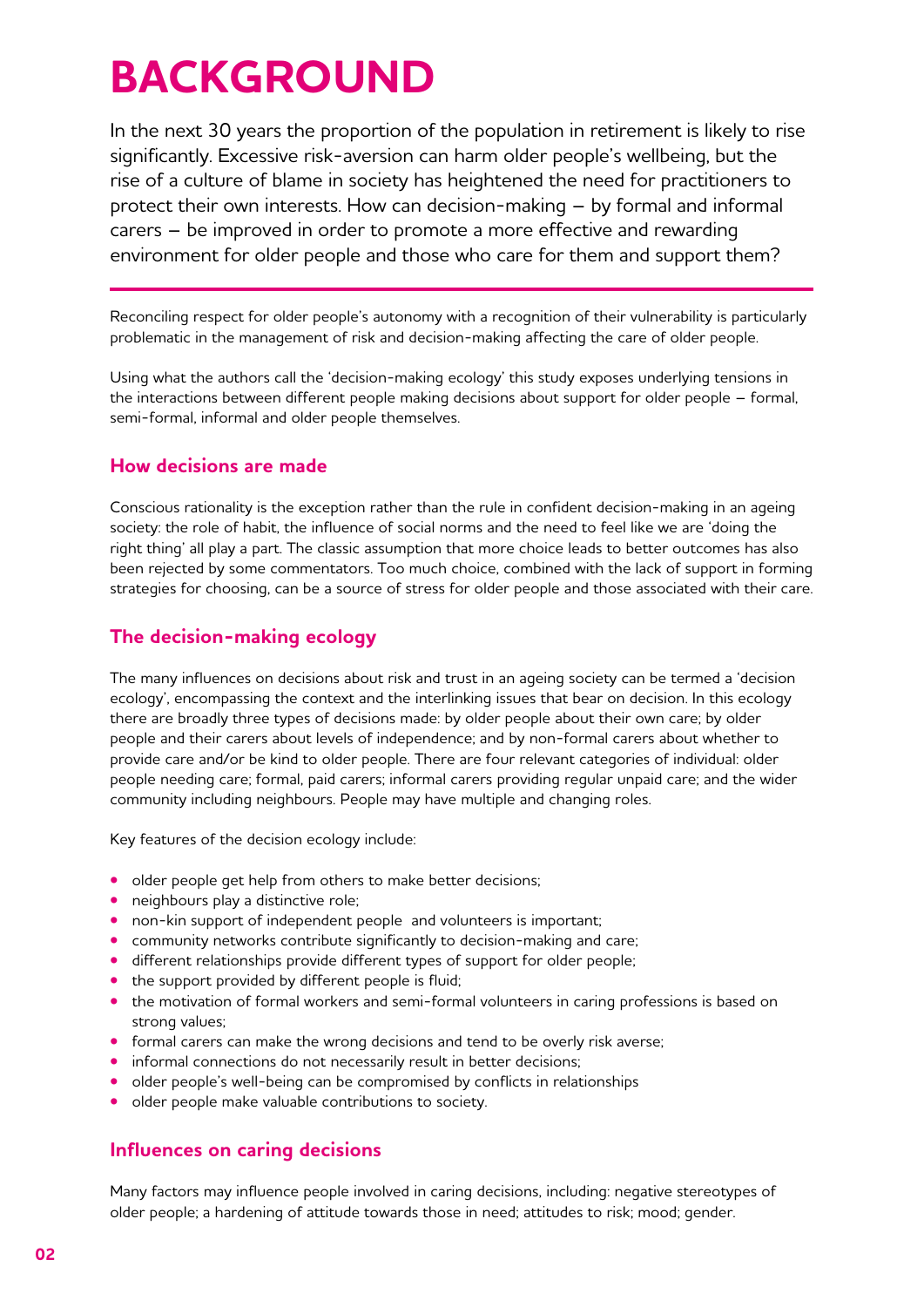Older people rely more on affect – gut instinct, feelings and experience – than deliberative cognitive processes but their accumulated knowledge and experience appears to compensate for a decline in effortful thinking. Factors such as attitudes to risk, changing priorities in old age and security affect decision-making. Older people often underplay their susceptibility to risk, seeing risks in terms of external factors, rather than their own frailty. Social factors also influence decision-making.

High-trust relationships increase the likelihood of formal carers making good decisions about care. For example, older people generally trust doctors and allow them a major role in decisions about health. However, for good decision-making in a medical context, doctors need to build and maintain a good relationship with older patients. Factors that undermine trust (e.g. high staff turnover, perceived professional incompetence) reduce the likelihood of good decision-making.

The rise of a culture of blame in society as a whole has heightened the need for practitioners to protect their own interests. Risk-avoidance may outweigh a person's autonomy and this can lead to depersonalisation and a breakdown in trust. Organisational and professional cultures are an important influence on approaches to decision-making. The degree of trust in colleagues and their support is an important factor, and different styles of decision-making are found in different professional groups. The context in which decisions are taken is significant. Some caring decisions are taken at times of crisis, and the type and scale of the crisis is an influence on decision-making.

When making decisions that crop up in the course of caring, informal carers (like formal carers) have interests of their own which may influence decision-making. The involvement of the wider community in caring decisions made about individuals reflects the nature of support they give. Typically friends and neighbours give social support and help with tasks such as shopping and gardening. The support they give is limited by factors such as time, other commitments and what feels socially acceptable.

Caring decisions are complex. People in different roles see situations differently and bring different needs and interests to the decision-making process. However, there is evidence that high-trust relationships are a major factor in making good decisions. Acknowledging different points of view helps to build trust.

## **The role of narrative**

Stories – written or verbal – appear to have an important role in helping older people take control, and helping carers to better understand their needs; narrative communication techniques are better at holding attention than the presentation of technical material. 'Risk statistics' often do little to change people's perceptions, but narratives of risk can change attitudes and behaviour because they tap into non-rational, values-based, more emotional factors. Professionals have the choice to help older people structure and tell their own stories as a means to gain autonomy and make decisions with confidence. Narratives are therefore essential in understanding how individuals and organisations understand risk, developing strategies for engendering trust and making positive decisions.

### **Risk and trust**

In organisations providing services to older people concern tends to be centred on the risk of physical harm, at the expense of less obvious and measurable risks to autonomy, identity, self-esteem and sense of control. However, for older people these things are as important as avoiding physical harm. Distressing losses of life skills and mobility often result from restrictions intended for their protection. Defensive practice leads to frustrating rules and restrictions for older people and eats into staff time. This has adverse effects on personal and emotional relationships with clients. Older people's trust in organisations and the people who work for them is undermined as a result. Unpaid carers may also become overprotective of those they care for, usually as a result of the stress, anxiety and exhaustion associated with informal care. Again, this can have consequences for the well-being of those they care for.

The authors advocate a shift in approach from risk aversion to positive risk-taking. The principles of the 2005 Mental Capacity Act are relevant to all older people who need care. The evidence indicates that trust built through relationships cannot be replaced by trust built through regulation-based risk